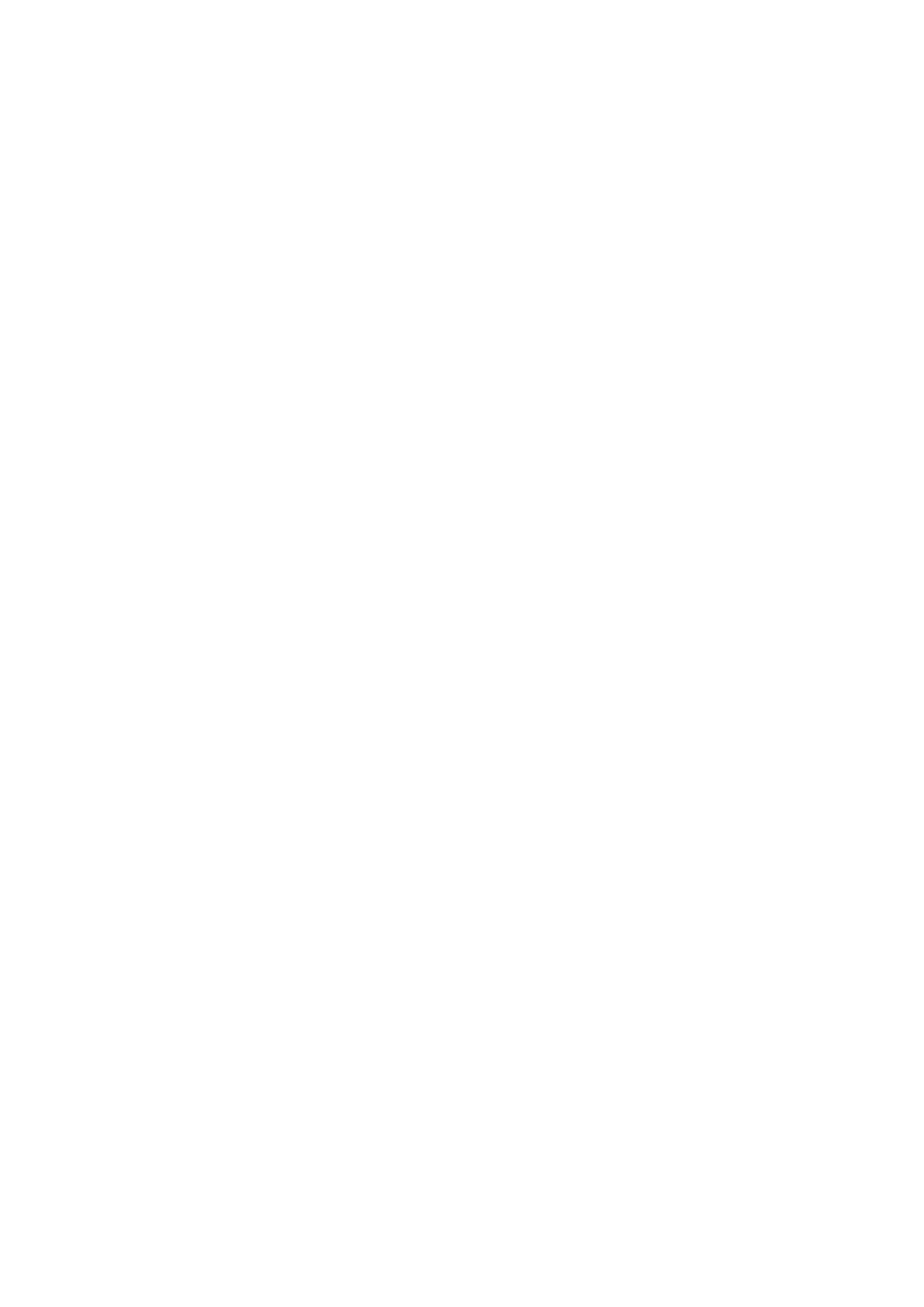## **Rationale**

The provision of effective marking and feedback to children is one of the key factors for improving learning through assessment. The learner needs to understand the purpose of the learning, how to make improvements, and be given specific time to respond to comments of feedback. We at Sacred Heart Catholic Primary School are committed to providing relevant and timely feedback to pupils, both orally and in writing.

#### **This Policy aims to:**

- Provide consistency and continuity in marking throughout the school so that children have a clear understanding of teachers expectations.
- Use the marking system as a tool for formative on-going assessment and to aid future planning.
- Improve standards by encouraging children to give their best and improve on their last piece of work where possible.
- Develop children's self-esteem though praise and valuing achievements.
- Create a dialogue which will aid progression.
- Enable parents to know how well their child is progressing and how to support them to improve.

#### **Written Feedback**

Adults will use a green pen for all comments that respond to the work produced except for where a correction or next step is suggested. In this instance a pink pen will be used. Green for GREAT, Pink for THINK

• Work will have one of the following comments written, in green, on completion.

| $ $ L.O = M | Understanding of the Learning Objective Met                     |
|-------------|-----------------------------------------------------------------|
| $L.O = A$   | Understanding of the Learning Objective Almost Met              |
|             | $L.O = T$ Understanding of the Learning Objective is not secure |

*See Appendix A for toher marking abbreviations*

- In addition to the above, a stamp/sticker/comment should be added to all feedback. The stamps will be used to reduce the time spent on marking, yet ensure the children receive a feedback that both praises and furthers their understanding. In using stamps and stickers, this will ensure that our EAL and young learners will understand the feedback given. Something about visual symbols for some children to ensure they understand them.
- Green highlighters will be used to highlight 'great' sections; pink highlighters will be used to show areas for development/next steps.
- Next steps will be written in red pen. These steps will suggest to the child how improvement can be made to address the learning objective or a target for future learning if appropriate.
- Where a misconception has occurred it is essential that this is addressed and a next step/improvement is included in the feedback. This should be written in pink.
- Marking must be completed prior to the next lesson, to ensure the children are taught the appropriate content to improve their understanding. As a result, 'light touch' marking may be required.
- All written feedback must be legible and the child able to understand its meaning.
- All written feedback must be focused and specific to the lessons learning objective. It may also be appropriate to comment on spelling, punctuation and grammar depending on the nature of the task.
- Marking must convey that a pupil's effort in valued 'defacing' it by writing all over the work is demoralising and is not in the spirit of this policy.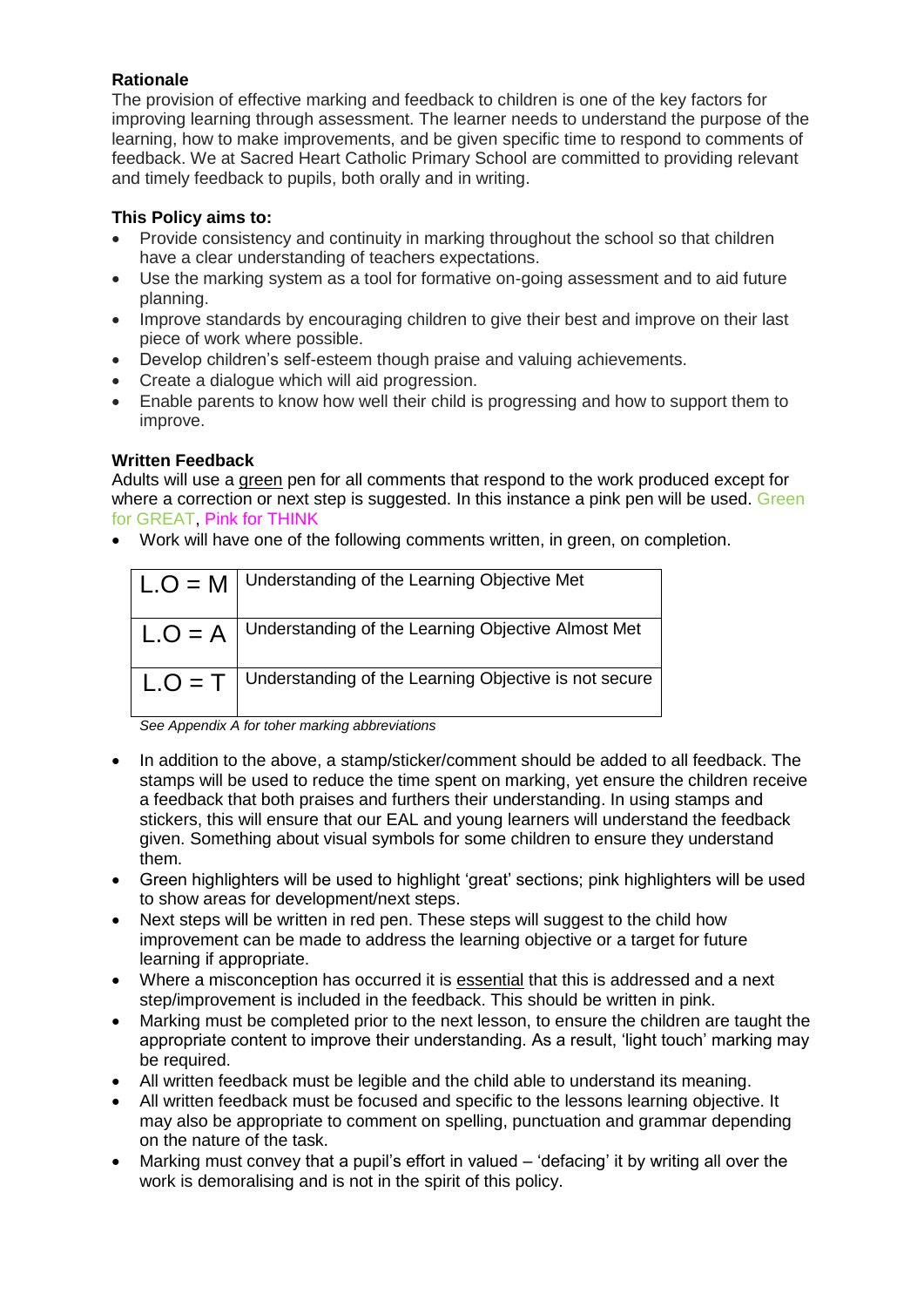#### **Children responding to written feedback**

- Children are to be given daily opportunities to interact with the feedback given. This may be at the start of the day or the beginning of lessons. These interactions with the feedback will include; making changes to their work which has been highlighted to them by an adult, responding to an additional task or further developing an idea or answer.
- Children will make all responses to marking in the colour purple.
- Any written responses form the child should be recognised.

#### **Verbal feedback**

Verbal feedback is recognised in studies (Sutton Trust) to be equally and often more effective than written feedback. It has the advantage of being instant, quick and promotes an instant response. Verbal feedback is usually interactive and developmental.

• When verbal feedback has been given, a teacher will write a 'V' in the child's book with and orange highlighter, the date and an initial.

Verbal feedback may be in the form of:

- A learning discussion with a focus group or activity reiterating a part of the lesson/concept.
- 1:1 focused discussion on a specific piece of learning.
- Demonstration and modelling of the learning process and outcomes e.g. 'It might look like this'.
- Sharing an exemplar material before and after work is done or during the lesson through the use of a visualiser.

#### **Feedback involving families**

An essential element of feedback is the involvement of families.

- Throughout the year, families will be involved in 'Pupil centred discussions'. These discussions will involve the teacher, parent and child discussing the progress made and how the child can further improve. The child will produce a short report on their success prior to the meeting.
- At three key times in the year, each child's successes and next steps will be communicated to families. This will take on the form of a full school report in July of each academic year.